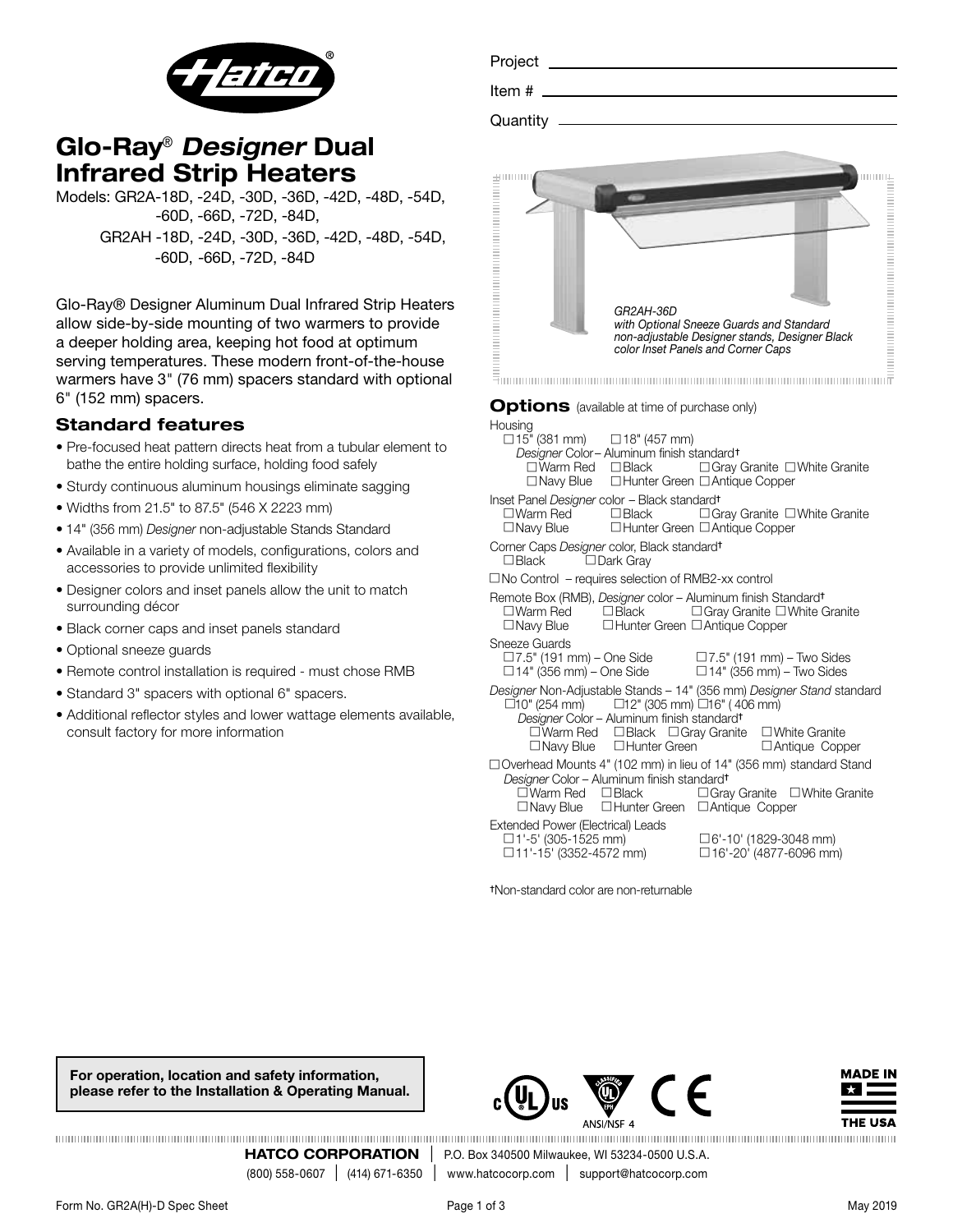

# Glo-Ray® *Designer* Dual Infrared Strip Heaters

Models: GR2A-18D, -24D, -30D, -36D, -42D, -48D, -54D, -60D, -66D, -72D, -84D,

GR2AH -18D, -24D, -30D, -36D, -42D, -48D, -54D, -60D, -66D, -72D, -84D

GR2A-D and GR2AH-D



**SPECIFICATIONS** 

## Glo-Ray® Designer Dual Infrared Strip Heaters

Dimensions (without Non-Adjustable Stands):

 with 3" (76 mm) Spacer: 21.5" - 87.5" W x 18" D x 3.5" H (546 - 2223 x 455 x 89 mm) with 6" (152 mm) Spacer: 21.5" - 87.5" W x 21" D x 3.5" H (546 - 2223 x 533 x 89 mm) The shaded areas contain electrical information for International models

| <b>Standard Watt</b> |                              |           | <b>High Watt</b> |           |                              |           | <b>Both Models</b> |                        |                                    |
|----------------------|------------------------------|-----------|------------------|-----------|------------------------------|-----------|--------------------|------------------------|------------------------------------|
| <b>Model</b>         | <b>Volts single</b><br>phase | Watt      | Amps             | Model     | <b>Volts</b> single<br>phase | Watt      | Amps               | <b>Width</b>           | <b>Ship</b><br>Weight <sup>o</sup> |
| <b>GR2A-18D</b>      | 120                          |           | 4.2              | GR2AH-18D | 120                          |           | 5.8                | 21.5"<br>$(546$ mm $)$ |                                    |
|                      | 208                          | 500       | 2.4              |           | 208                          | 700       | 3.4                |                        |                                    |
|                      | 240                          |           | 2.1              |           | 240                          |           | 2.9                |                        | 44 lbs.<br>$(20 \text{ kg})$       |
|                      | 220-230 (CE <sup>*</sup> )   | 500-547   | $2.3 - 2.4$      |           | 220-230 (CE <sup>*</sup> )   | 700-765   | $3.2 - 3.3$        |                        |                                    |
|                      | 230-240 (CE <sup>*</sup> )   | 459-500   | $2.0 - 2.1$      |           | 230-240 (CE <sup>*</sup> )   | 643-700   | $2.8 - 2.9$        |                        |                                    |
|                      | 120                          |           | 5.8              |           | 120                          |           | 8.3                | 27.5"<br>(699 mm)      | 48 lbs.<br>(22 kg.)                |
|                      | 208                          | 700       | 3.4              |           | 208                          | 1000      | 4.8                |                        |                                    |
| <b>GR2A-24D</b>      | 240                          |           | 2.9              | GR2AH-24D | 240                          |           | 4.2                |                        |                                    |
|                      | 220-230 (CE <sup>*</sup> )   | 700-765   | $3.2 - 3.3$      |           | 220-230 (CE <sup>*</sup> )   | 1000-1093 | $4.5 - 4.8$        |                        |                                    |
|                      | 230-240 (CE <sup>*</sup> )   | 643-700   | $2.8 - 2.9$      |           | 230-240 (CE <sup>*</sup> )   | 918-1000  | $4.0 - 4.2$        |                        |                                    |
|                      | 120                          |           | 7.5              |           | 120                          |           | 11.0               | 33.5"<br>$(851$ mm $)$ | 52 lbs.<br>(24 kg.)                |
|                      | 208                          | 900       | 4.3              |           | 208                          | 1320      | 6.3                |                        |                                    |
| <b>GR2A-30D</b>      | 240                          |           | 3.8              | GR2AH-30D | 240                          |           | 5.5                |                        |                                    |
|                      | 220-230 (CE <sup>*</sup> )   | 900-984   | $4.1 - 4.3$      |           | 220-230 (CE <sup>*</sup> )   | 1320-1443 | $6.0 - 6.3$        |                        |                                    |
|                      | 230-240 (CE <sup>*</sup> )   | 827-900   | $3.6 - 3.8$      |           | 230-240 (CE <sup>*</sup> )   | 1212-1320 | $5.3 - 5.5$        |                        |                                    |
|                      | 120                          |           | 9.6              |           | 120                          |           | 13.3               |                        | 57 lbs.<br>(26 kg.)                |
|                      | 208                          | 1150      | 5.5              | GR2AH-36D | 208                          | 1600      | 7.7                | 39.5"                  |                                    |
| <b>GR2A-36D</b>      | 240                          |           | 4.8              |           | 240                          |           | 6.7                | $(1003$ mm)            |                                    |
|                      | 220-230 (CE <sup>*</sup> )   | 1150-1257 | $5.2 - 5.5$      |           | 220-230 (CE <sup>*</sup> )   | 1600-1749 | $7.3 - 7.6$        |                        |                                    |
|                      | 230-240 (CE <sup>*</sup> )   | 1056-1150 | $4.6 - 4.8$      |           | 230-240 (CE <sup>*</sup> )   | 1469-1600 | $6.4 - 6.7$        |                        |                                    |
|                      | 120                          |           | 11.3             | GR2AH-42D | 120                          |           | 15.8               | 45.5"<br>$(1156$ mm)   | 66 lbs.<br>(30 kg.)                |
|                      | 208                          | 1350      | 6.5              |           | 208                          | 1900      | 9.1                |                        |                                    |
| <b>GR2A-42D</b>      | 240                          |           | 5.6              |           | 240                          |           | 7.9                |                        |                                    |
|                      | 220-230 (CE <sup>*</sup> )   | 1350-1476 | $6.1 - 6.4$      |           | 220-230 (CE <sup>*</sup> )   | 1900-2077 | $8.6 - 9.0$        |                        |                                    |
|                      | 230-240 (CE <sup>+</sup> )   | 1240-1350 | $5.4 - 5.6$      |           | 230-240 (CE <sup>*</sup> )   | 1745-1900 | $7.6 - 7.9$        |                        |                                    |
|                      | 120                          |           | 13.3             |           | 120                          | 2200      | 18.3               | 51.5"                  | 77 lbs.<br>$(35 \text{ kg.})$      |
|                      | 208                          | 1600      | 7.7              |           | 208                          |           | 10.6               |                        |                                    |
| <b>GR2A-48D</b>      | 240                          |           | 6.7              | GR2AH-48D | 240                          |           | 9.2                | $(1308$ mm $)$         |                                    |
|                      | 220-230 (CE <sup>*</sup> )   | 1600-1749 | $7.3 - 7.6$      |           | 220-230 (CE <sup>*</sup> )   | 2200-2405 | $10.0 - 10.5$      |                        |                                    |
|                      | 230-240 (CE <sup>*</sup> )   | 1469-1600 | $6.4 - 6.7$      |           | 230-240 (CE <sup>*</sup> )   | 2020-2200 | $8.8 - 9.2$        |                        |                                    |
|                      | 120                          |           | 15.4             |           | 120                          |           | 20.1               | 57.5"                  | 88 lbs.<br>$(40 \text{ kg.})$      |
|                      | 208                          | 1850      | 8.9              | GR2AH-54D | 208                          | 2500      | 12.0               |                        |                                    |
| <b>GR2A-54D</b>      | 240                          |           | 7.7              |           | 240                          |           | 10.4               | $(1460$ mm)            |                                    |
|                      | 220-230 (CE <sup>*</sup> )   | 1850-2022 | $8.4 - 8.8$      |           | 220-230 (CE <sup>*</sup> )   | 2500-2733 | 11.4-11.9          |                        |                                    |
|                      | 230-240 (CE <sup>*</sup> )   | 1699-1850 | $7.4 - 7.7$      |           | 230-240 (CE <sup>*</sup> )   | 2296-2500 | 10.0-10.4          |                        |                                    |

❂Shipping weight includes packaging, and does not include RMB, must order an RMB.

❀ 120 volt models require additional switches and tandem (end-to-end) elements individually controlled.

◆ CE approved units for 220–230V utilize a 220V heating system; 230–240V CE units utilize a 240V heating system.

HATCO CORPORATION | P.O. Box 340500 Milwaukee, WI 53234-0500 U.S.A. (800) 558-0607 l (414) 671-6350 <sup>l</sup> www.hatcocorp.com <sup>l</sup> support@hatcocorp.com